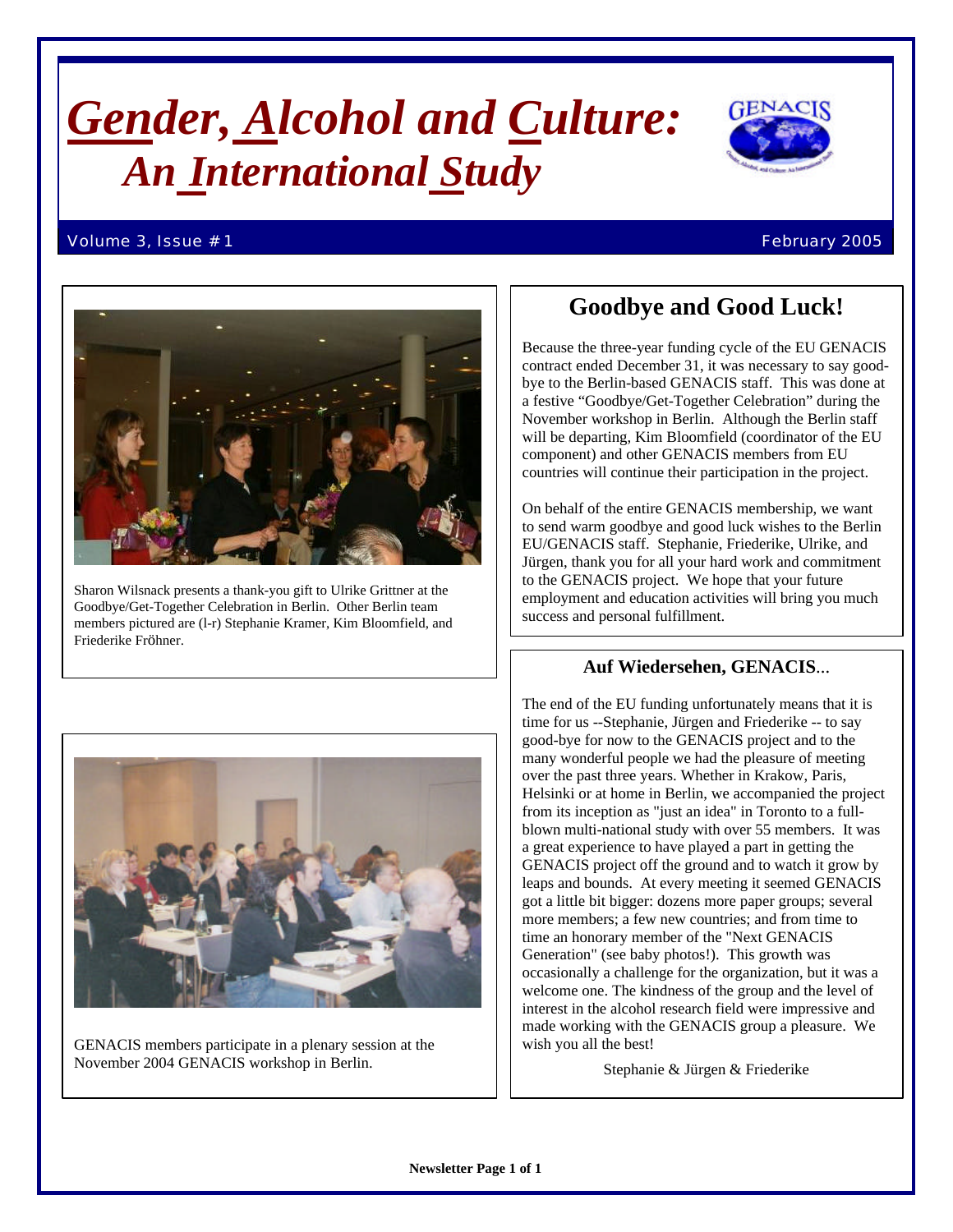# **Articles from GENACIS Analyses (as of 25 January 2005)**

The following is a list of articles in progress and proposed at the GENACIS workshops. Where lead authors have been determined, their names have been underlined. Please send any additions or corrections to this list to Louise Diers at ldiers@medicine.nodak.edu or Arlinda Kristjanson at akristja@medicine.nodak.edu .

Drinking Patterns (Pia Mäkelä, Tom Greenfield, UND group)

- 1. European drinking patterns/descriptive. Pia Mäkela, Francois Beck & Stephane Legleye, Gerhard Gmel, Ulrike Grittner, Ronald Knibbe, Giora Rahav, Hervé Kuendig, Sandra Kuntsche, Ludek Kubicka
- 2. EU drinking patterns and contexts. Salme Ahlström, Heli Mustonen, Zsuzsanna Elekes, Ronald Knibbe, Pia Mäkelä, Tom Greenfield, Gerhard Gmel, Allaman Allamani
- 3. GENACIS drinking patterns and contexts. Tom Greenfield, Sylvia Kairouz, Sandra Kuntsche, Maristela Monteiro, Zsuzsanna Elekes, Allaman Allamani, Moira Plant
	- a. Descriptive paper on sociolocational contexts
	- b. Who is drinking with whom? Tom Greenfield, Sylvia Kairouz, Hervé Kuendig
	- c. Culture and the temporal dimension of drinking: Day/night & weekday/weekend. Robin Room, Richard Wilsnack, Sandra Kuntsche, Raquel Magri, Tom Greenfield, Heli Mustonen, Vivek Benegal, Pia Mäkelä, Peter Martus
	- d. Meta-analysis. Tom Greenfield, Sylvia Kairouz, Giora Rahav
	- e. Methodological analysis: How well does frequency of context inform about drinking pattern? Tom Greenfield, Gerhard Gmel
- 4. Gender and alcohol in the 21st century: Patterns from the multinational GENACIS project. Sharon Wilsnack, and the UND group for the GENACIS project (all members to be listed). (A final draft of this paper will be ready for discussion in Riverside.)
- 5. Methodological comparison of drinking measures (GF vs. QF) (Do measures produce different results by gender and age?). Gerhard Gmel, Kate Graham, Ronald Knibbe, Ludwig Kraus, Sylvia Kairouz, Andrée Demers, Hervé Kuendig, Peter Martus, Ludek Kubicka
- 6. Methodological issues in measuring and interpreting drinking contexts. Tom Greenfield, Andrée Demers, Sylvia Kairouz, Ronald Knibbe, Heli Mustonen, Robin Room, Juan Carlos Valderrama, Gerhard Gmel
- 7. Between- and within-country variation in drinking. Tom Greenfield, Ladislav Csemy, Giora Rahav, Richard Wilsnack, Sandra Kuntsche, Peter Martus, Ludek Kubicka
- 8. Positive experiences of drinking.
	- a. The European context. Karin Helmersson Bergmark, Moira Plant, Hervé Kuendig
	- b. The "WHO-funded countries" context. Gonzalo Haro, Miguel Castellano, Julio Bejarano, Myriam Munné, Martha Romero, Nazarius M. Tumwesigye
	- c. (Later paper) Comparative, theoretically-oriented paper based on (a) and (b). Gonzalo Haro, Juan Carlos Valderrama, Myriam Munné, Karin H. Bergmark
- 9. Abstinence.
	- a. Mapping abstention at the individual level. Florence Kerr-Correa, Myriam Munné, Ladislav Csemy, Robin Room, Richard Wilsnack, Ludwig Kraus, Hervé Kuendig
	- b. Predicting abstention rates in a society. Richard Wilsnack
- 10. How much drinking is OK? Myriam Munné, Karin Helmersson-Bergmark, Stephanie Kramer, Moira Plant, Tom Greenfield, Shimizu Shinji, Gonzalo Haro, Bartolomé Pérez, Gerhard Gmel, Ludek Kubicka
- 11. Reasons for abstaining. Kate Graham, Siri Hettige, Akanidomo Ibanga, Myriam Munné, Isidore Obot, Bedel Sarbayev, Sandra Kuntsche, Sharon Wilsnack, Arlinda Kristjanson, Edvin Zvartau, Marina Tsoy
- 12. Intoxication (later paper). Karin Helmersson Bergmark
- 13. Distribution of alcohol consumption. Zofia Mielecka-Kubien
- 14. Predicting acute and chronic heavy drinking from drinking locations: A European perspective. Gerhard Gmel, Pia Mäkelä
- 15. Descriptive multi-level analysis of drinking contexts in GENACIS countries. Sylvia Kairouz, Tom Greenfield, Sandra Kuntsche, Maristela Monteiro, Moira Plant, Zsuzanna Elekes, Allaman Alamani, Antonio Vidal, Andrée Demers, Hervé Kuendig
- 16. Positive experiences of drinking. Hervé Kuendig, Antonio Vidal, Robin Room, Karin Helmersson Bergmark, Moira Plant
- 17. Situational drinking norms. Myriam Munné, Stephanie Kramer, Robin Room, Antonio Vidal, Gerhard Gmel, others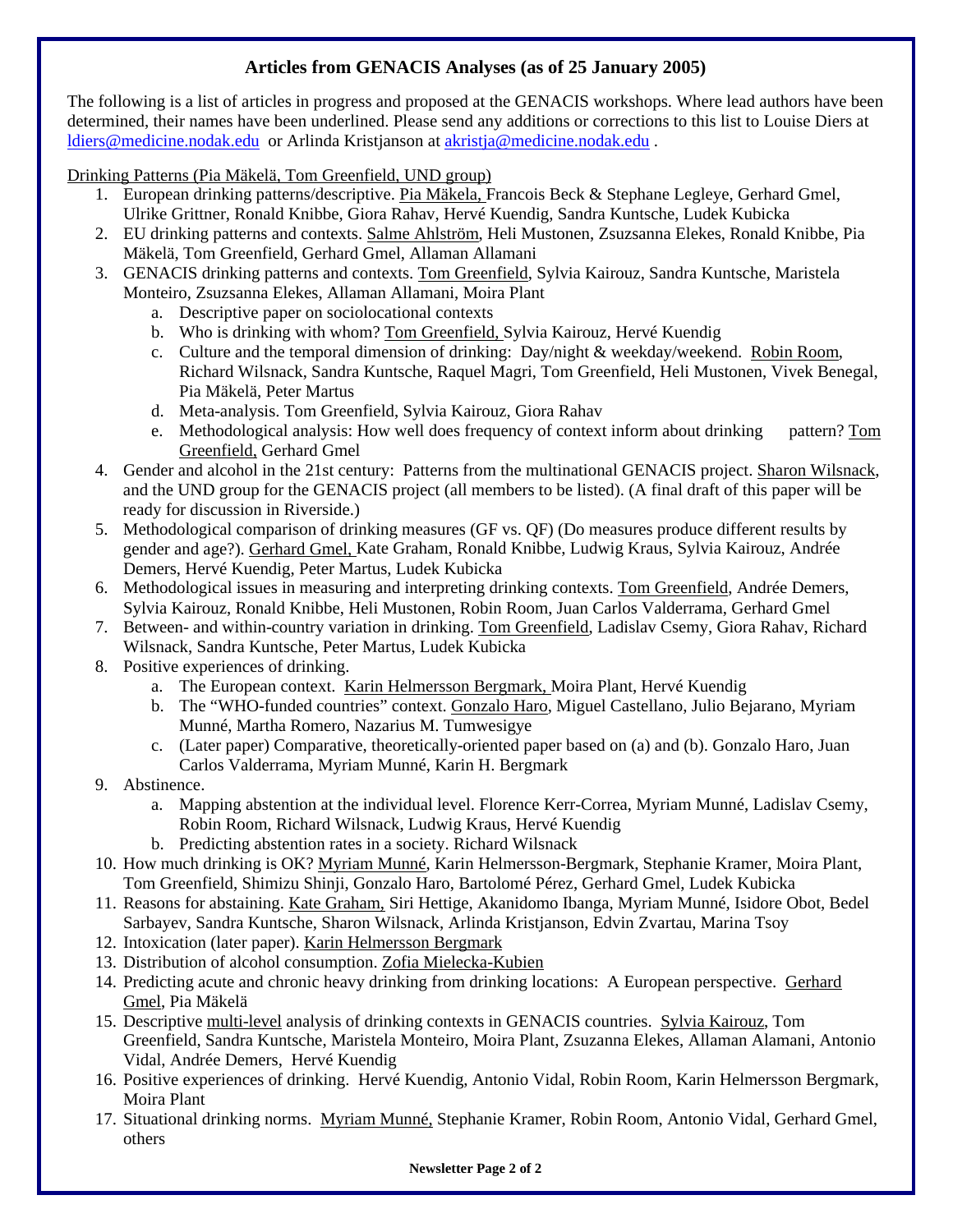- 18. Gender roles and situational norms (preliminary title). Myriam Munné, Stephanie Kramer, Robin Room, Antonio Vidal, Sharon Wilsnack
- 19. Gender, social inequality, and abstinence. Andre Demers, Hervé Kuendig, Ladislav Csemy, Ludwig Kraus, Robin Room, Richard Wilsnack

Drinking Problems (Ronald Knibbe and Isidore Obot)

- 1. Alcohol consumption and problems. Nancy Vogeltanz-Holm, Isidore Obot, Maristela Monteiro, Robin Room, Ronald Knibbe, Hildigunnur Olafsdottir, Kate Graham, Sandra Kuntsche
- 2. Lucky drinker.
	- a. Untitled. Andrea Hegedus, Zofia Mielecka-Kubien, Nancy Vogeltanz-Holm, Ludwig Kraus, Hervé Kuendig, Martin Plant, Gerhard Gmel.
	- b. What protects drinkers from negative consequences? Ludwig Kraus, Andrea Hegedus, Martin Plant, Hervé Kuendig, Zofia Mielecka, Florence Kerr-Correa, Heli Mustonen, Ronald Kinne
- 3. Informal controls/pressure. Marja Holmila, Ronald Knibbe, Robin Room, Myriam Munne, Moira Plant, Akanidomo Ibanga, Sandra Kuntsche, Stephanie Kramer
	- a. Country variations in overall pressuring. Marja Holmila, Kirsimarja Raitasalo, Tom Greenfield, Ronald Knibbe, Theresa Reitan, Klara Selin
	- b. Cultural differences in the threshold of others pressuring one to cut down on drinking. Ronald Knibbe, Jan Joosten, Klara Selin, Kirsimarja Raitasalo, Tom Greenfield
	- c. Pressures to drink more. Robin Room, Sandra Kuntsche, Akanidomo Ibanga, Marja Holmila, Klara Selin
	- d. The workplace and pressures to drink more or less. Sandra Kuntsche, Stephanie Kramer
	- e. Who is pressing whom to drink less (respondent pressing). Myriam Munné, Moira Plant, Robin Room, Ronald Knibbe
	- f. Pressure from/on spouse to drink less/more. Klara Selin, Marja Holmila, Kirsimarja Raitasalo, Ronald Knibbe.
	- g. Informal control and formal treatment: Hildigunner Olafsdottir, Kirsimarja Raitasalo, Allaman Allamani, Tom Greenfield.
- 4. Psychometrics of alcohol-related problems. Sylvia Kairouz, Nancy Vogeltanz-Holm, Kate Graham, Ludwig Kraus, Gerhard Gmel, Isabella Hager, Ronald Knibbe, Sharon Wilsnack
- 5. Hazardous Drinking Score. Robin Room, Zofia Mielecka, Vivek Benegal, Isidore Obot, Tom Greenfield, Kate Graham, Gerhard Gmel.
	- a. HDS as used in WHO's CRA/GBD. Gerhard Gmel, Kate Graham, Giora Rahav, Tom Greenfield, Robin Room, Hildigunnur Olafsdottir, Isidore Obot (paper is almost finished: see paper from Gmel et al. presented in Helsinki, 2004)
	- b. Fit between existing HDS and problems measured in GENACIS. Gerhard Gmel (to be integrated with (d)?)
	- c. How to weight men and women in the Hazardous Drinking Score. To be integrated with (g).
	- d. Problems and HDS by gender at individual and aggregate level. Kate Graham, Tom Greenfield, Hildigunnur Olafsdottir, Richard Wilsnack, Zofia Mielecka-Kubien, Gerhard Gmel, Robin Room, Irmgard Vogt, Giora Rahav
	- e. Predicting rates of problems at the aggregate level. Giora Rahav, Tom Greenfield, Zofia Mielecka-Kubien, Richard Wilsnack, Robin Room, Gerhard Gmel.
	- f. Family of hazard scores: Can fewer than 6 items do as well? Tom Greenfield, Kate Graham, Isidore Obot, Peter Martus*,* Ludek Kubicka(?), Ronald Knibbe
	- g. Who owns drinking culture? (how to weight men and women in hazardous drinking scores/conceptual issues; relation to ethnographic literature). Robin Room, Irmgard Vogt, Ronald Knibbe, Tom Greenfield
- 6. AUDIT in an international comparative context. Ronald Knibbe, Isidore Obot, Maristela Monteiro, Sandra Kuntsche, Florence Kerr-Correa, Dohn Soo Kim.
- 7. AUDIT internationally: Prevalence of problem drinking. Isidore Obot, Martha Romero, Vivek Benegal
- 8. AUDIT: Assessing the cultural sensitivity of the AUDIT with the GENACIS core questionnaire. Kim Bloomfield, Ronald Knibbe, Sandra Kuntsche, Tom Greenfield, Sylvia Kairouz(?) (This paper will focus on the extent to which the AUDIT enables us to distinguish between problem and non-problem drinkers; problem drinkers will be defined by the instrument Sylvia Kairouz et al. will formulate on the basis of a psychometric analysis including (almost) all problem items of the GENACIS questionnaire.)
- 9. Interest group on mental health. Florence Kerr-Correa, Andrea Hegedus, Moira Plant, UND group.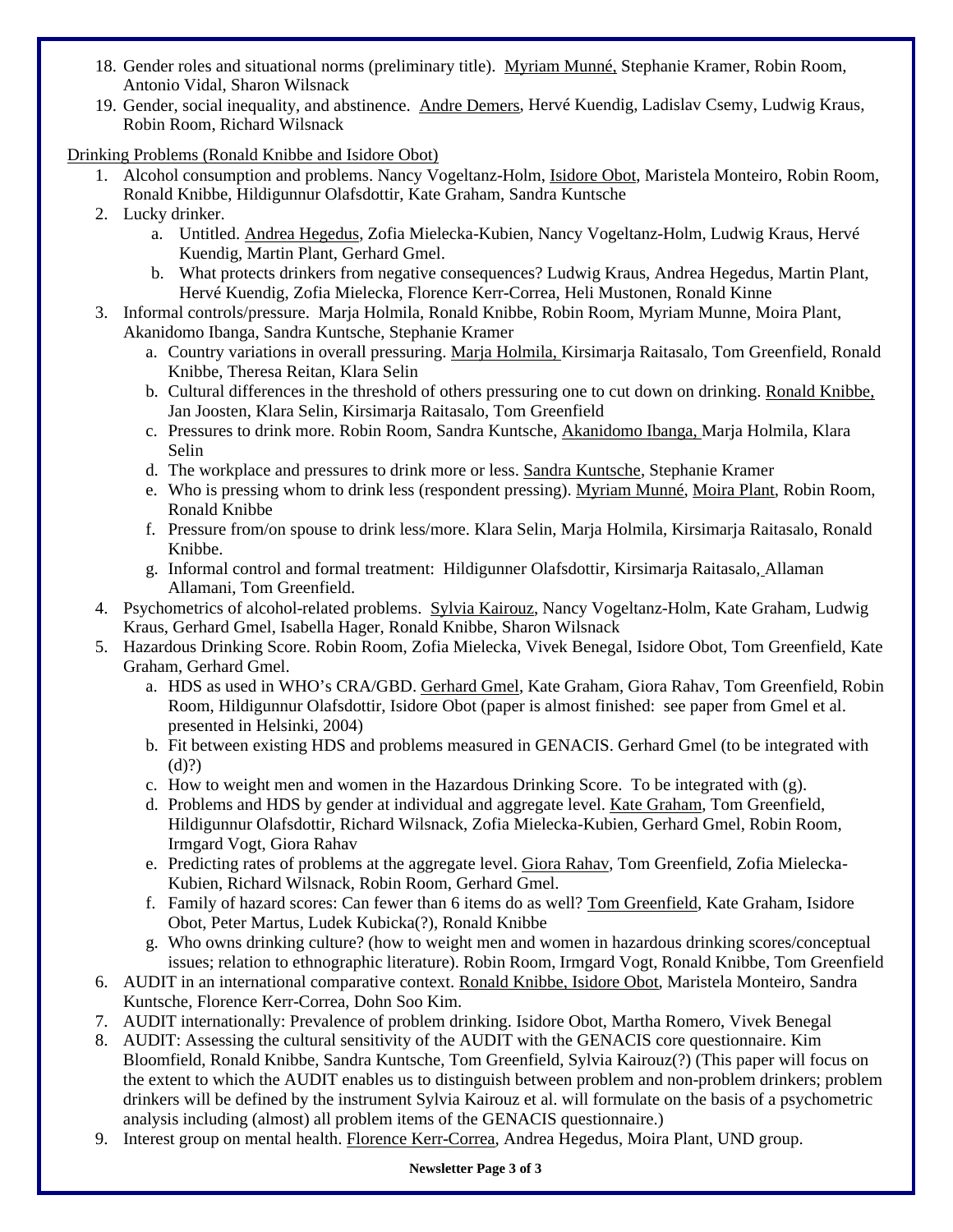- 10. The predictive value of different measures for alcohol-related consequences. Nazarius M Tumwesigye, Gerhard Gmel, Hervé Keundig
- 11. Type of beverage and drinking problems. Tom Greenfield, Isidore Obot, Robin Room, Nazarius M. Tumwesigye, Hervé Kuendig

Alcohol-Related Violence (Karin Helmersson Bergmark and Kate Graham)

- 1. EU chapter. Karin Helmersson Bergmark, Kate Graham (completed).
- 2. Cross-national and gender comparisons of prevalence of "aggression when drinking" and "gotten into a fight while drinking" (includes prediction of aggression by drinking pattern). Karin Helmersson Bergmark, Ingeborg Rossow, Elin Bye, Kate Graham, and others?
- 3. Cross-national and gender comparisons of prevalence and characteristics of partner aggression. (Characteristics will include nature of aggression, whether aggression involved alcohol, severity of aggression, fear felt by respondent, and prediction of partner aggression by drinking pattern of respondent and partner.) Karin Helmersson Bergmark, Kate Graham, Akanidomo Ibanga, Myriam Munné, Moira Plant, Giora Rahav, Martha Romero Mendoza, Sharon Wilsnack, Arlinda Kristjanson, Shinji Shimizu, Francois Beck, Julio Bejarano, Ingeborg Rossow, Florence Kerr-Correa, Dohnsoo Kim, Adriana Tucci, Siri Hettige, Nazarius M. Tumwesigye, Raquel Magri, Vivek Benegal, Sharon Bernards.
- 4. Bivariate correlations of aggression with other problems (replaces "aggression as a constellation of problems" formerly proposed and now merged with psychometric paper in alcohol problems work area). Karin Helmersson Bergmark, Kate Graham, Ingeborg Rossow, Sharon Wilsnack, and others?
- 5. Comparison of Asian and Western countries on partner aggression and other variables. Shinji Shimizu, Dohnsoo Kim, Siri Hettige, Bedel Sarbayev, Vivek Benegal, Zofia Mielecka-Kubien
- 6. Comparisons among Latin-Hispanic countries. Antonio Vidal, Tom Greenfield, Myriam Munné, Bartolomé Pérez, Julio Bejarano, Maristela Monteiro, Sharon Wilsnack
- 7. Prevalence of CSA by country and demographic correlates; CSA as predictor of drinking outcomes. Jillian Fleming, Akanidomo Ibanga, Dohnsoo Kim, Myriam Munné, Moira Plant, Martha Romero, Bedel Sarbayev, Sharon Wilsnack , Arlinda Kristjanson, Nancy Vogeltanz-Holm, Rogers Kasirye
- 8. Relationship of CSA to adult sexual aggression and partner aggression. Akanidomo Ibanga

# Sexuality and Intimacy (Louise Nadeau and Marja Holmila)

- 1. Relationship quality and drinking patterns of partner and respondent. Louise Nadeau and Sharon Wilsnack
- 2. Similarity and divergence in couples' drinking. Nancy Vogeltanz-Holm and Robin Room
	- a. Female's drinking as predicted by male's drinking. Andrée Demers, Sandra Kuntsche
	- b. Proportion of times respondent and spouse drink together and frequency of each. Robin Room, Andrée Demers
- 3. Expectancies of alcohol's effect on sexuality—connections to heavy drinking, drinking-related problems, relationship quality, and childhood sexual history. Jillian Fleming, Sharon Wilsnack, Moira Plant, Arlinda Kristjanson, Alexandra Bogren
- 4. Social support and drinking patterns and problems. Louise Nadeau, Marja Holmila, Sharon Wilsnack, Jillian Fleming, Zsuzsanna Elekes
- 5. Primary networks: Cross-cultural comparison of alcohol problems in primary networks. Martin Plant, Moira Plant, Marja Holmila, Robin Room, Nazarius M. Tumwesigye, Louise Nadeau, Sharon Wilsnack
- 6. Protective factors: Are work for men and confidantes for women equally protective? Louise Nadeau
- 7. Loneliness and drinking. Louise Nadeau, Marja Holmila, Jillian Fleming, Sharon Wilsnack, Zsuzsanna Elekes

# Social Inequality and Social Roles (Kim Bloomfield, Gerhard Gmel and Andrée Demers)

- 1. EU chapter report on social inequality.
- 2. EU chapter report on social roles.
- 3. Alcohol consumption and marital status in middle-aged men and women. Part I: Theoretical considerations (literature review, to be completed by January 2005). Part II: (analyses will be finished in April 2005). Martha Romero, Andrée Demers, Salme Ahlström, Ladislav Csemy, Gerhard Gmel, Siri Hettige, Florence Kerr-Correa, Maria Elena Medina-Mora, Giora Rahav, Bedel Sarbayev, Hervé Kuendig
- 4. Social inequalities in drinking: Within and between country variation (a multi-level analysis). Ulrike Grittner, Sandra Kuntsche, Andrée Demers.
- 5. Assessing differences in alcohol consumption patterns using a social status index. Ulrike Grittner, Jürgen Eckloff, Kim Bloomfield, Stephanie Kramer, Andrea Stroux, Isabella Hager, Sandra Kuntsche, Gerhard Gmel, Martha Romero, Maria Elena Medina-Mora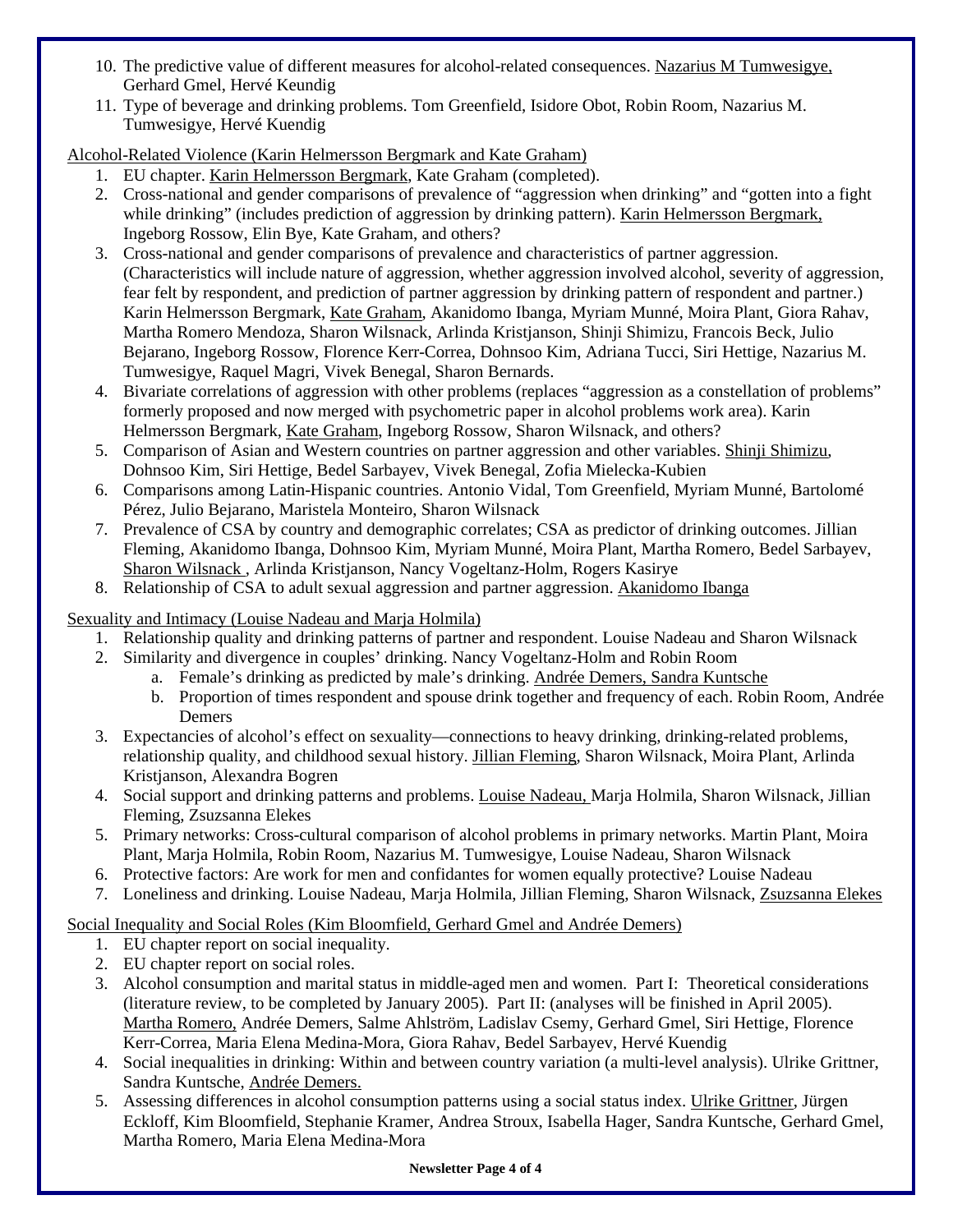6. Social inequalities, gender and health: Between and within country variations. Andrée Demers, Kim Bloomfield, Moira Plant, Nancy Vogeltanz-Holm, Gerhard Gmel, Andrea Hegedus, Sharon Wilsnack

Health and Lifestyle (Moira Plant and Nancy Vogeltanz-Holm)

- 1. Prevalence of health and lifestyle factors and their association with alcohol consumption. Moira Plant and Nancy Vogeltanz-Holm, UND group, Andrea Hegedus, Bedel Sarbayev, Isidore Obot
- 2. Health status and the role of drinking. Moira Plant, Martin Plant, Patrick Miller, Siri Hettige, Nazarius M. Tumwesigye, Nancy Vogeltanz-Holm
- 3. Excessive behaviours and relation to drinking. Jillian Fleming, Moira Plant, Sharon Wilsnack, Arlinda Kristjanson
- 4. Associations between sexual violence and mental health. Florence Kerr-Corrêa, Moira Plant, Sylvia Kairouz, Louise Nadeau, Julio Bejarano, Jillian Fleming.
- 5. Use of alcohol, tobacco and other drugs. Isidore Obot, Sharon Wilsnack, Florence Kerr-Correa, Bedel Sarbayev, Allaman Allamani, Francois Beck.
- 6. Cultural and gender differences in the rate of mental-emotional health/asking for help. Gonzalo Haro, Miguel Castellano, Juan Carlos Valderrama

Societal-Level Predictors (Giora Rahav and Richard Wilsnack)

- 1. EU final chapter (descriptive, bivariate analyses)
- 2. Economic development, inequality and alcohol consumption patterns. Zofia Mielecka-Kubien
- 3. Inequality and welfare policy as moderators between consumption and problems.
- 4. Influence of welfare and informal controls on alcohol-related violence and family problems.





# **ISLE OF MAN JOINS GENACIS**

GENACIS members Moira Plant and Martin Plant (pictured above) have just received funding to carry out a GENACIS survey in the Isle of Man. The survey, which will use the expanded core questionnaire, is funded by the Isle of Man Medical Research Council and the University of the West of England, Bristol. Fieldwork will be completed by June 2005. The Isle of Man has a high rate of adolescent alcohol use, and the adult survey will be an interesting addition to the multinational GENACIS data set. Congratulations and thank-you to Martin and Moira for undertaking this new survey.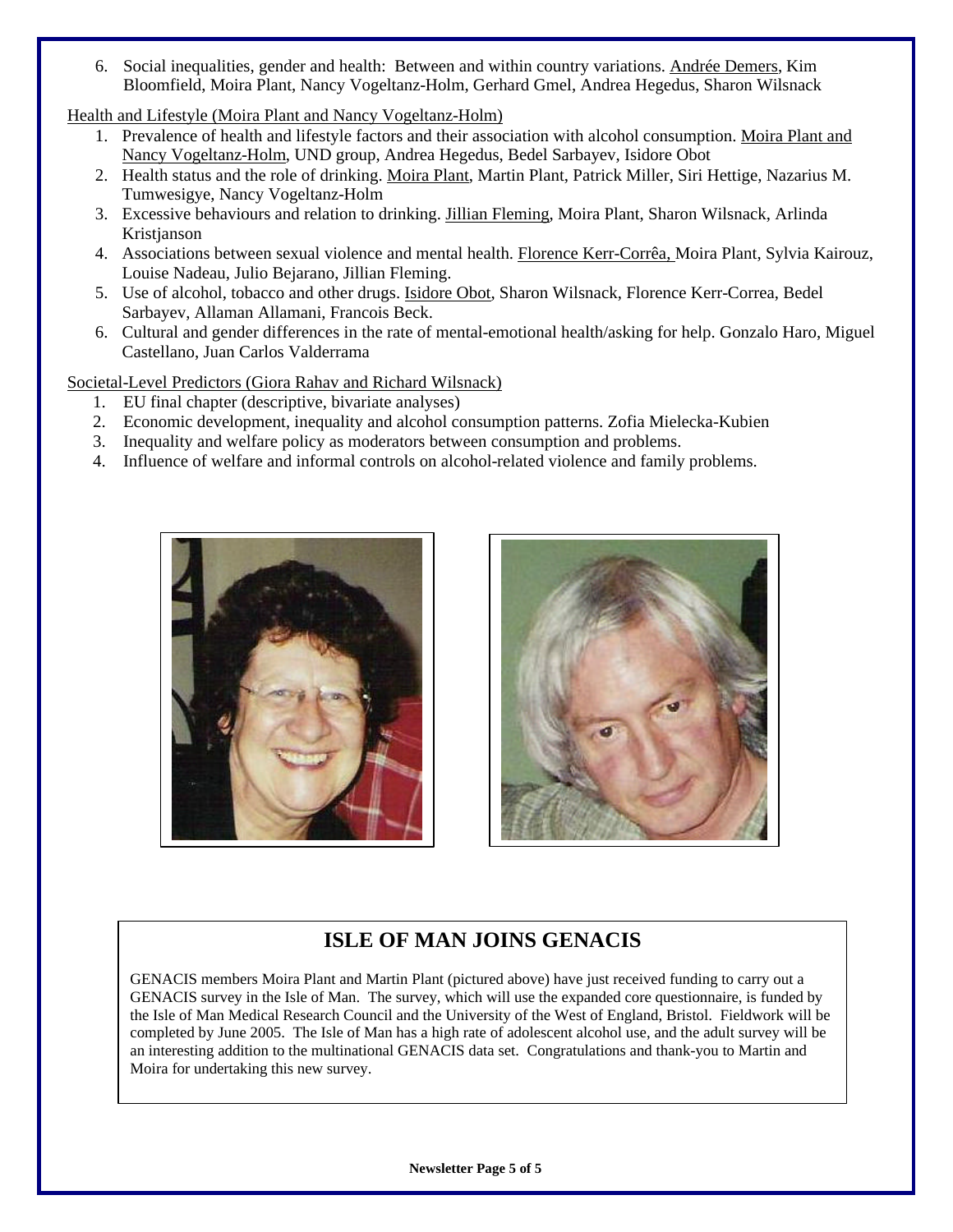# **Acknowledgements Statements for GENACIS Publications**

As discussed at the November 2004 meeting in Berlin, all publications using GENACIS data should include the acknowledgements paragraph printed below. In addition, publications should acknowledge the funding sources for each country whose data are used in that paper. The list below includes all funding sources sent to UND by January 31. **Please look carefully at your country's funding source and send any corrections as soon as possible to Louise Diers** (ldiers@medicine.nodak.edu)**.** Send any general questions about acknowledgements to Sharon Wilsnack (swilsnac@medicine.nodak.edu). The finalized list of country funding sources will be posted on the UND GENACIS website.

#### General Acknowledgements Statement

The data used in this paper are from the project, Gender, Alcohol and Culture: An International Study (GENACIS). GENACIS is a collaborative international project affiliated with the Kettil Bruun Society for Social and Epidemiological Research on Alcohol and coordinated by GENACIS partners from the University of North Dakota, the University of Southern Denmark, the Free University of Berlin, the World Health Organization, and the Swiss Institute for the Prevention of Alcohol and Drug Problems. Support for the project comes from the U.S. National Institute on Alcohol Abuse and Alcoholism/National Institutes of Health (Grant Numbers R01AA04610 and R21AA12941, Sharon C. Wilsnack, principal investigator), the European Union's Fifth Framework Research Programme (Contract QLG4-CT-2001-01496, Kim Bloomfield, coordinator), the World Health Organization (Maristela Monteiro and Isidore Obot, coordinators), the German Federal Ministry of Health and Social Security, and Swiss national funds. Support for individual country surveys was provided by government agencies and other national sources. Data coordinator for the GENACIS project is Gerhard Gmel, Swiss Institute for the Prevention of Alcohol and Drug Problems, Lausanne, Switzerland.

Country Survey Funding Sources

#### **Argentina, Costa Rica, India, Kazakhstan, Nigeria, Sri Lanka, Uganda**

World Health Organization (WHO)

#### **Australia**

National Campaign Against Drug Abuse National Centre for Epidemiology and Population Health Australian National University

#### **Austria**

Boltzmann Institute

#### **Brazil**

Foundation for the Support of Sao Paulo State Research (Fundação de Amparo a Pesquisa do Estado de São Paulo, FAPESP) (Grant 01/03150-6)

#### **Canada**

Canadian Institutes of Health Research (CIHR)

#### **Czech Republic**

Ministry of Health (Grant MZ 23752)

#### **Denmark**

Sygekassernes Helsefond; Danish Medical Research Council

#### **ECAS Surveys**

#### **(Finland 2, France 2, Germany 2, Italy 2, Sweden 2, and UK 2)**

European Commission (DG V); National Institute of Public Health (Sweden); Swedish Ministry of Health and Social Affairs; National Research and Developmental Centre for Welfare and Health, STAKES (Finland)

#### **Finland 1**

National Research and Development Centre for Welfare and Health (STAKES)

#### **France 1**

National Institute of Prevention and Heath Education (INPES)

#### **Germany 1**

German Federal Ministry of Health and Social Security (BMGS)

#### **Hungary**

Ministry of Youth and Sport

#### **Iceland**

Alcohol and Drug Abuse Prevention Council, Public Health Institute of Iceland, Reykjavík, Iceland

#### **Ireland**

Department of Health and Children (HPU)

**Newsletter Page 6 of 6**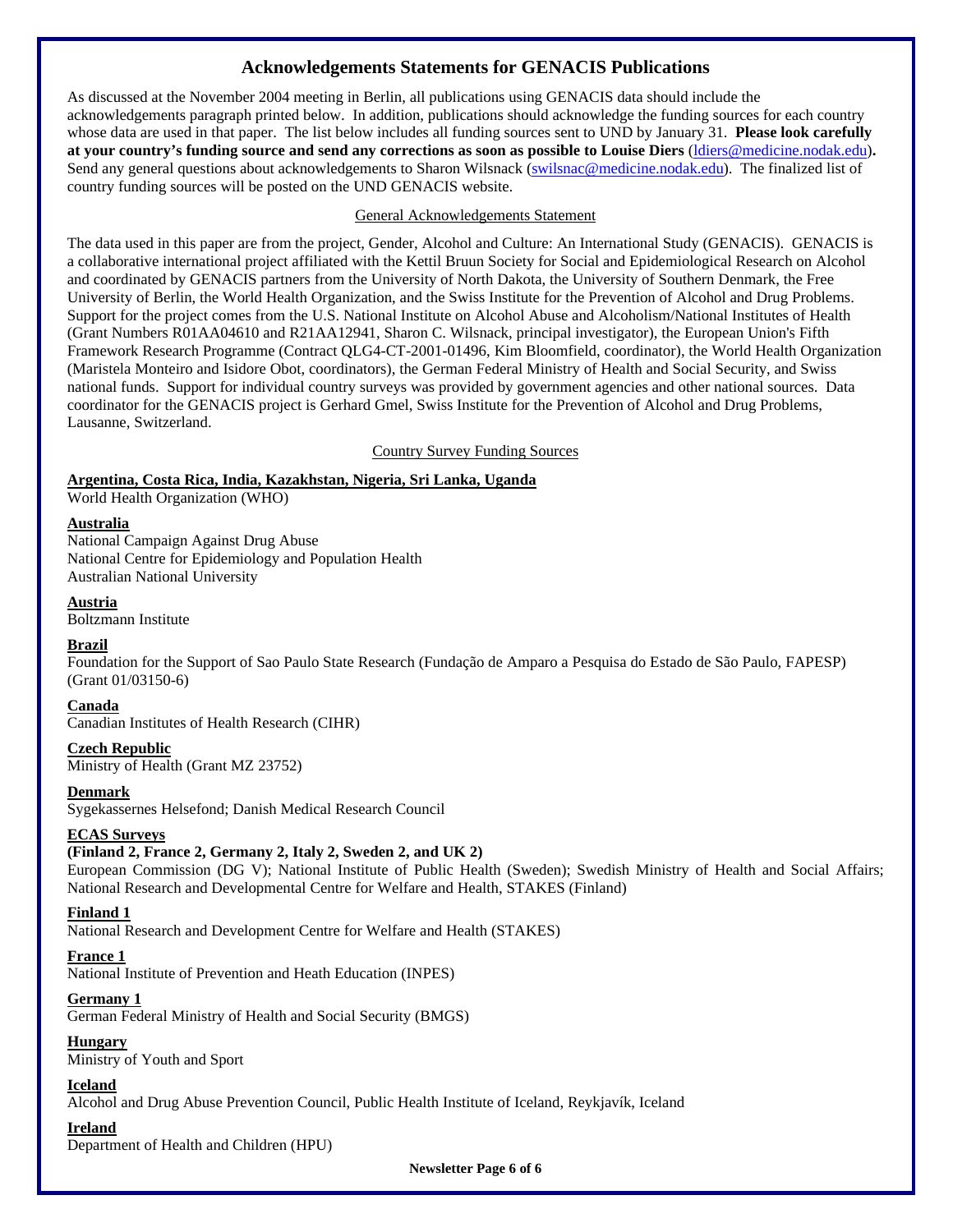#### **Isle of Man**

Isle of Man Medical Research Council; University of the West of England, Bristol

#### **Israel**

Anti Drugs Authority of Israel

#### **Italy 1**

Centro Alcologico, Florence Health Agency, Regional Health Agency of Tuscany

#### **Japan**

Japan Society for the Promotion of Science (Grant 13410072)

#### **Mexico**

Ministry of Health, Mexico, Office of Antinarcotics Issues; U. S. Embassy in Mexico; National Institute of Psychiatry; National Council Against Addictions; General Directorate of Epidemiology and Subsecretary of Prevention and Control of Diseases, Ministry of Health, Mexico

#### **The Netherlands**

Ministry of Health and Welfare of the Netherlands

#### **Norway**

Norwegian Institute for Alcohol and Drug Research

#### **Russia**

U.S. Agency for International Development (USAID)

#### **Spain**

Dirección General de Atención a la Dependencia, Conselleria de Sanidad, Generalitat Valenciana; Comisionado do Plan de Galicia sobre Drogas, Conselleria de Sanidade, Xunta de Galicia; Dirección General de Drogodependencias y Servicios Sociales, Gobierno de Cantabria

#### **Sweden 1**

Ministry for Social Affairs and Health, Sweden

#### **Switzerland**

Swiss Federal Office for Education and Science (Contract 01.0366); Swiss Federal Statistical Office; University of North Dakota (Subcontract No. 254, Amendment No.2, UND Fund 4153-0425)

#### **UK 1**

Alcohol Education and Research Council; Amsterdam Group; University of the West of England, Bristol

#### **Uruguay**

Pan American Health Organization (PAHO)

#### **USA 1**

National Institute on Alcohol Abuse and Alcoholism/National Institutes of Health (Grants R01AA04610 and R21AA12941)

#### **USA 2**

National Institute on Alcohol Abuse and Alcoholism/National Institutes of Health (Grant P50 AA05595)



# **CONGRATULATIONS, KARIN!**

Karin Helmersson Bergmark recently received funding from the Systembolagets Alcohol Research Council of Sweden to support her continued participation in GENACIS. The funding will allow Karin and her colleague Alexandra Bogren to participate in GENACIS workshops and paper group meetings for the next several years.